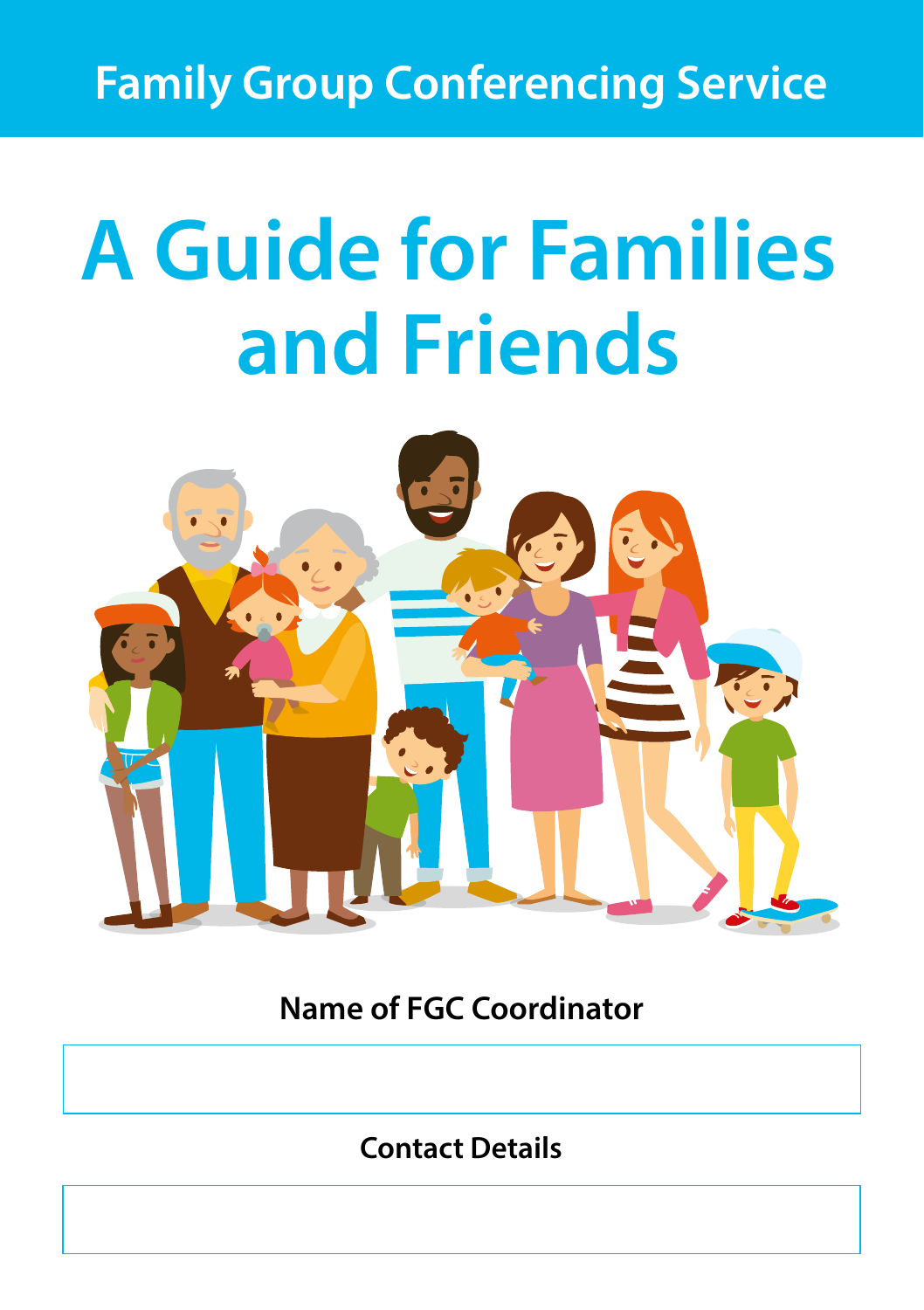## **Why should we have a Family Group Conference (FGC)?**

- Family Group Conference is an independent service for families who are currently being supported by Warwickshire County Council Children and Families.
- A Family Group Conference is a way to bring your children, family and friends together to build on your strengths, problem-solve and make the best possible plan for the children.
- FGC gives you the opportunity to decide how to deal with the challenges in a way that makes sense to you and your family and keeps your children safe and well.

#### *Every family faces challenges from time to time, this is normal.*

#### **How will you be involved?**

A trained, independent FGC Coordinator (who is not a social worker) will meet with you and support you to identify who you would like to attend your FGC.

Your FGC Coordinator will then meet with all the people you have chosen, to explain how the FGC will work.

Your coordinator will work with you to plan when and where you would like your FGC to take place.

As your coordinator is independent, they will have no other professional role and no involvement in any decision making.

#### **How will the children be involved?**

It is really important that the children or young people are involved in the FGC process. Your coordinator may ask to talk to the children to explain about FGC and make sure they are happy and comfortable with the idea.

The children may attend the FGC or they can choose to share their views through the coordinator, an identified key worker or an independent

advocate.

An advocate is someone who can support the children at the meeting to put their views andwishes across. It is important for everyone to listen to the children to understand the support that they require.

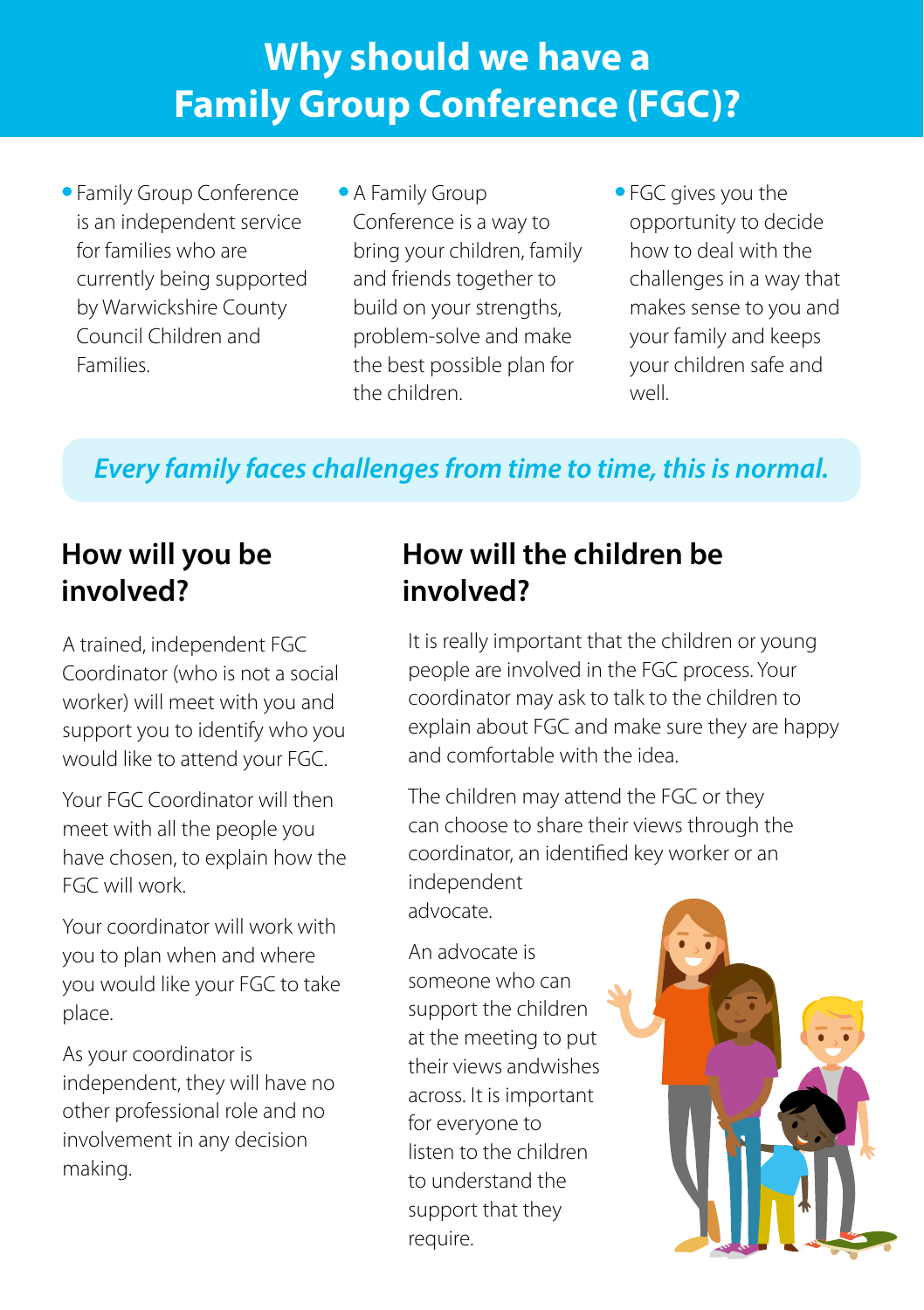## **What happens at your Family Group Conference?**

### **Information sharing**

This part of the meeting will be led by the FGC Coordinator. The children's social worker (or other agreed worker) will be asked to talk about what is going well, their concerns and how they can offer support to you and your family.

Other agencies attending the meeting will then share their offers of support and there will be time for any questions you or your family have. The children's views and wishes will be shared during this part of the meeting.



*"FGC brought our family together and allowed us privacy and time to discuss and make our agreed plan."*

## **Agreeing the plan**

Once you are happy with your plan, the coordinator and other agencies will re-join and you can share your plan.

As long as it covers the issues, makes improvements to the children's lives and helps keep them safe, it should be agreed by the social worker (or other agreed worker).

*"It gives you the freedom to make your own decisions and take responsibility."*

## **Private family time**

The coordinator and other agencies are not present for this part of the meeting.

You and your family will have time to talk and create a plan which you feel will improve things and reduce the concerns.

If you need any support, your coordinator can re-join you. They are not there to make any decisions, just to work with you to put together a plan that suits you and your family.